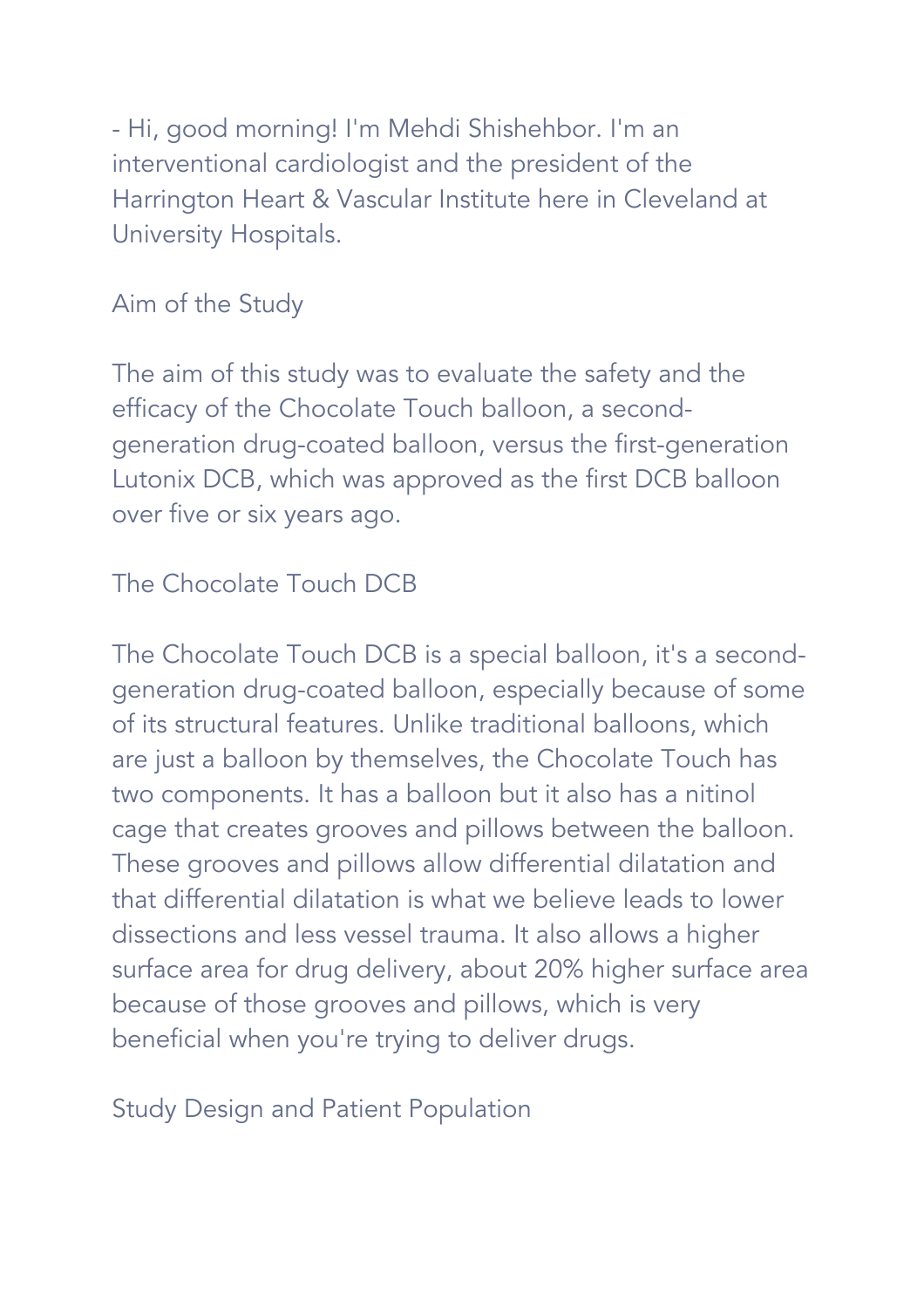This was a randomised clinical trial with core lab adjudication and a CEC, independent CEC. Patients were randomised one-to-one to Chocolate Touch and to Lutonix DCB. The follow-up is, obviously, up to five years. We're presenting the 12-month data at ACC. And the primary efficacy endpoint was primary patency, which was defined as having a peak systolic velocity of less than 2.4 without a clinically-driven target lesion revascularisation and without the need for bailout stenting. One of the limitations of prior randomised trials of DCBs have been the fact that many of the patients required bailout stenting but they were still considered a success with DCB. We believe that when you take a DCB approach, you shouldn't be needing to put a stent. So, we wanted to truly assess DCB success so we counted bailout stenting as a failure. Fortunately, none of the patients in the study, in both arms, had bailout stenting. So at the end, this did not become a factor but that's the design and the definition of our primary efficacy endpoint.

#### Main Findings

The study was very interesting, as we're presenting the 12 month data and what we showed was that Chocolate Touch was non-inferior to Lutonix DCB at one year for primary patency of 78.8% in Chocolate Touch and 67.7 for Lutonix. But importantly, because we met the non-inferiority primary efficacy endpoint, we tested superiority and Chocolate Touch was superior to Lutonix DCB at one year for primary patency. Regarding safety, both devices were equal and there were no differences from the standpoint of safety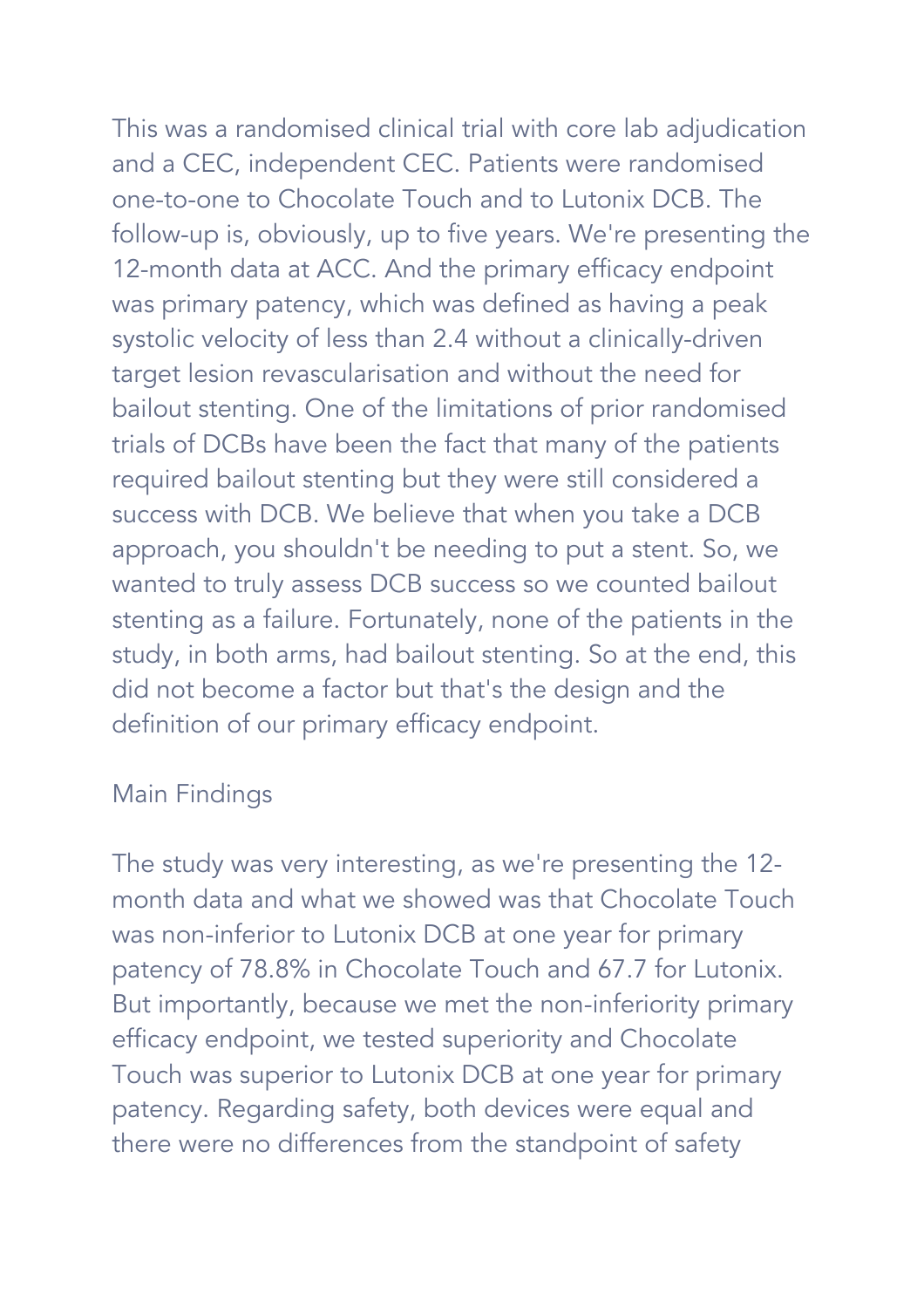endpoint.

### Take-home Messages

I think the take-home message from this trial is that, as we evolve and define and innovate with second- and thirdgeneration devices, we need head-to-head clinical trials that can assess efficacy and safety. In this case, the take-home message is that second-generation Chocolate Touch DCB obviously was superior to Lutonix DCB at one year, with better efficacy and similar safety profile. There are obviously features of the Chocolate Touch, as I mentioned earlier, that make it unique and we are interested to see how the results pan out over the mid- to long-term at two, three, and five years.

## Ongoing Investigation

As I mentioned earlier, this is an ongoing clinical trial of up to five years. So we will continue to monitor these patients with duplex ultrasound and, obviously, clinical follow-up. Interestingly enough, the study was conducted through difficult times. There was the paclitaxel mortality association which was defined in 2018/2019, which resulted in a sixmonths hold in the clinical trial here in the United States. And then, as you know, there was the pandemic which really made it challenging to conduct clinical trials in the last two and a half years. But despite all the challenges, we have had 94% follow-up in this clinical trial, at least at one year, and we are hoping that we continue that level of follow-up as we